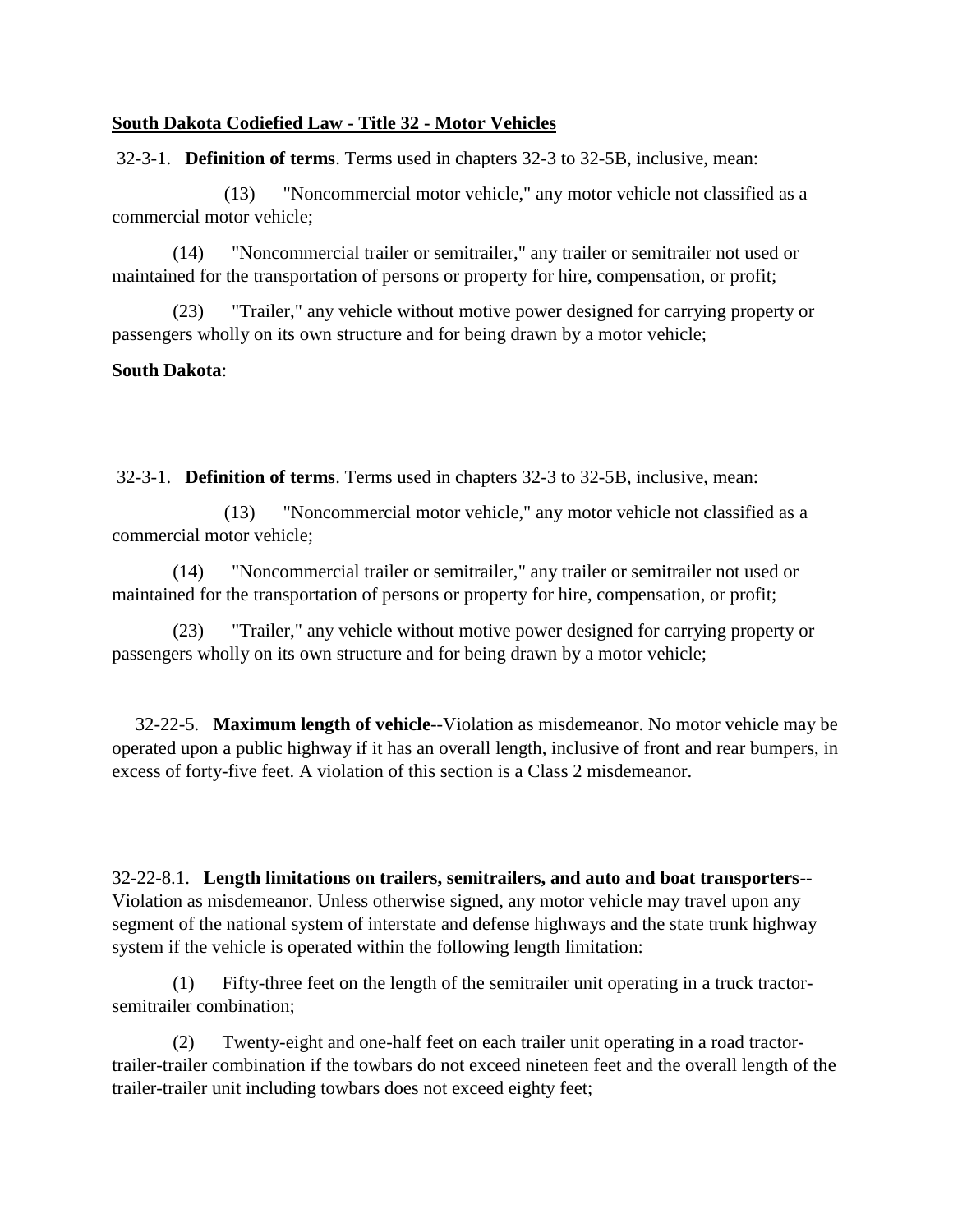(3) Eighty feet on the overall length of a straight truck-trailer combination, provided that, if the towbar between the straight truck and trailer exceeds nineteen feet, the towbar is flagged during daylight hours and lighted at night; or

 (4) The maximum length of a semitrailer-semitrailer or semitrailer-trailer combination, excluding the length of the truck-tractor, is eighty-one and one-half feet provided the maximum length of either unit does not exceed forty-five feet. If the towbar length exceeds nineteen feet, the towbar shall be flagged during daylight hours and lighted at night. The weight of the second unit may not exceed the weight of the first unit by more than three thousand pounds.

 No other length limitation may be imposed on the vehicles described in this section. Length limitations are exclusive of load overhang, retractable extensions used to support overhanging load and safety and energy conservation devices, including but not limited to mirrors, turn signal lamps, hand holds, flexible fender extensions, and mud flaps. Load overhang and retractable extensions on any vehicle may not extend more than four feet beyond the rear bumper, bed, or body nor more than three feet beyond the front bumper, bed, or body of the vehicle carried thereon. Retractable extensions shall be retracted if not being used to support overhanging load. If a vehicle exceeds the length limitations of this section, the driver of the vehicle is guilty of a Class 2 misdemeanor.

 32-22-9. **Combination of vehicles of more than two units**--Violation as misdemeanor. Except as provided by §§ 32-19-8, 32-22-8.1, 32-22-10, 32-22-11, 32-22-12.1, and 32-22-12.2, any combination of vehicles consisting of more than two units, including a truck, tractor, or towing vehicle, may not operate on a public highway. A violation of this section is a Class 2 misdemeanor.

 32-22-10. **Requirements for combination vehicles**. Combinations of vehicles of not more than three units may be operated upon a public highway if the combinations consist of truck tractor--semitrailer--semitrailer converted to full trailer by use of a dolly equipped with fifth wheel which is considered a part of the trailer for all purposes and not as a separate unit; truck tractor--semitrailer--full trailer; or truck tractor--semitrailer--semitrailer. If a combination consists of more than two units, the rear unit of the combination shall have breakaway brakes.

 32-22-14. **Maximum height of vehicles**--Farm and fire vehicles excepted--Trailers carrying baled hay--Duty to provide vertical clearance--Violation as misdemeanor. Except for farm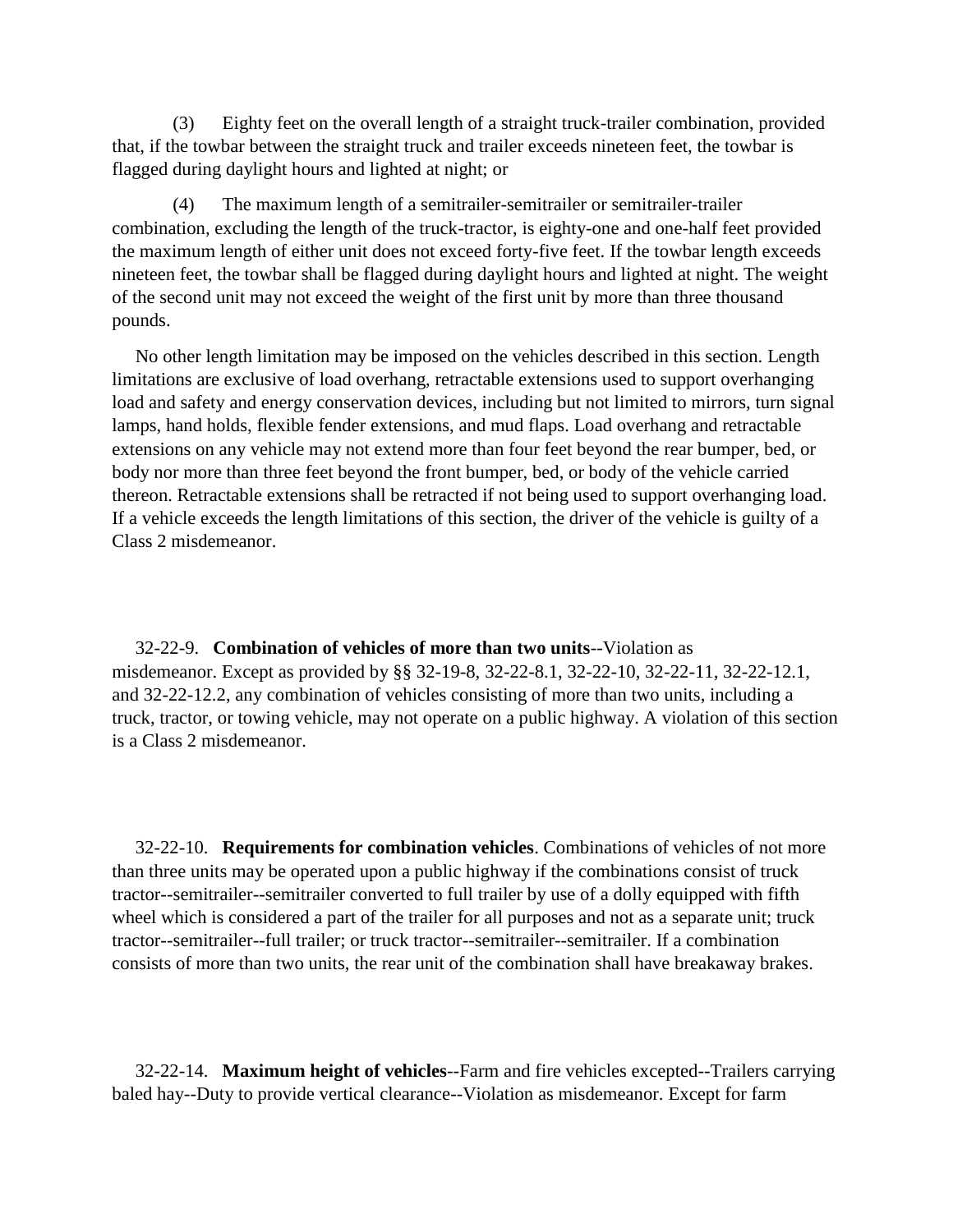machinery and fire department equipment for which there is no maximum height limit and for trailers carrying baled hay for which the maximum height limit is fourteen feet and three inches, no motor vehicle may operate upon a public highway if the maximum height of such vehicle, including the load thereon, exceeds fourteen feet. Nothing in this section requires the public authorities to provide sufficient vertical clearance to permit the operation of such vehicles. A violation of this section is a Class 2 misdemeanor.

 32-22-5. **Maximum length of vehicle**--Violation as misdemeanor. No motor vehicle may be operated upon a public highway if it has an overall length, inclusive of front and rear bumpers, in excess of forty-five feet. A violation of this section is a Class 2 misdemeanor.

32-22-8.1. **Length limitations on trailers, semitrailers, and auto and boat transporters**-- Violation as misdemeanor. Unless otherwise signed, any motor vehicle may travel upon any segment of the national system of interstate and defense highways and the state trunk highway system if the vehicle is operated within the following length limitation:

 (1) Fifty-three feet on the length of the semitrailer unit operating in a truck tractorsemitrailer combination;

 (2) Twenty-eight and one-half feet on each trailer unit operating in a road tractortrailer-trailer combination if the towbars do not exceed nineteen feet and the overall length of the trailer-trailer unit including towbars does not exceed eighty feet;

 (3) Eighty feet on the overall length of a straight truck-trailer combination, provided that, if the towbar between the straight truck and trailer exceeds nineteen feet, the towbar is flagged during daylight hours and lighted at night; or

 (4) The maximum length of a semitrailer-semitrailer or semitrailer-trailer combination, excluding the length of the truck-tractor, is eighty-one and one-half feet provided the maximum length of either unit does not exceed forty-five feet. If the towbar length exceeds nineteen feet, the towbar shall be flagged during daylight hours and lighted at night. The weight of the second unit may not exceed the weight of the first unit by more than three thousand pounds.

 No other length limitation may be imposed on the vehicles described in this section. Length limitations are exclusive of load overhang, retractable extensions used to support overhanging load and safety and energy conservation devices, including but not limited to mirrors, turn signal lamps, hand holds, flexible fender extensions, and mud flaps. Load overhang and retractable extensions on any vehicle may not extend more than four feet beyond the rear bumper, bed, or body nor more than three feet beyond the front bumper, bed, or body of the vehicle carried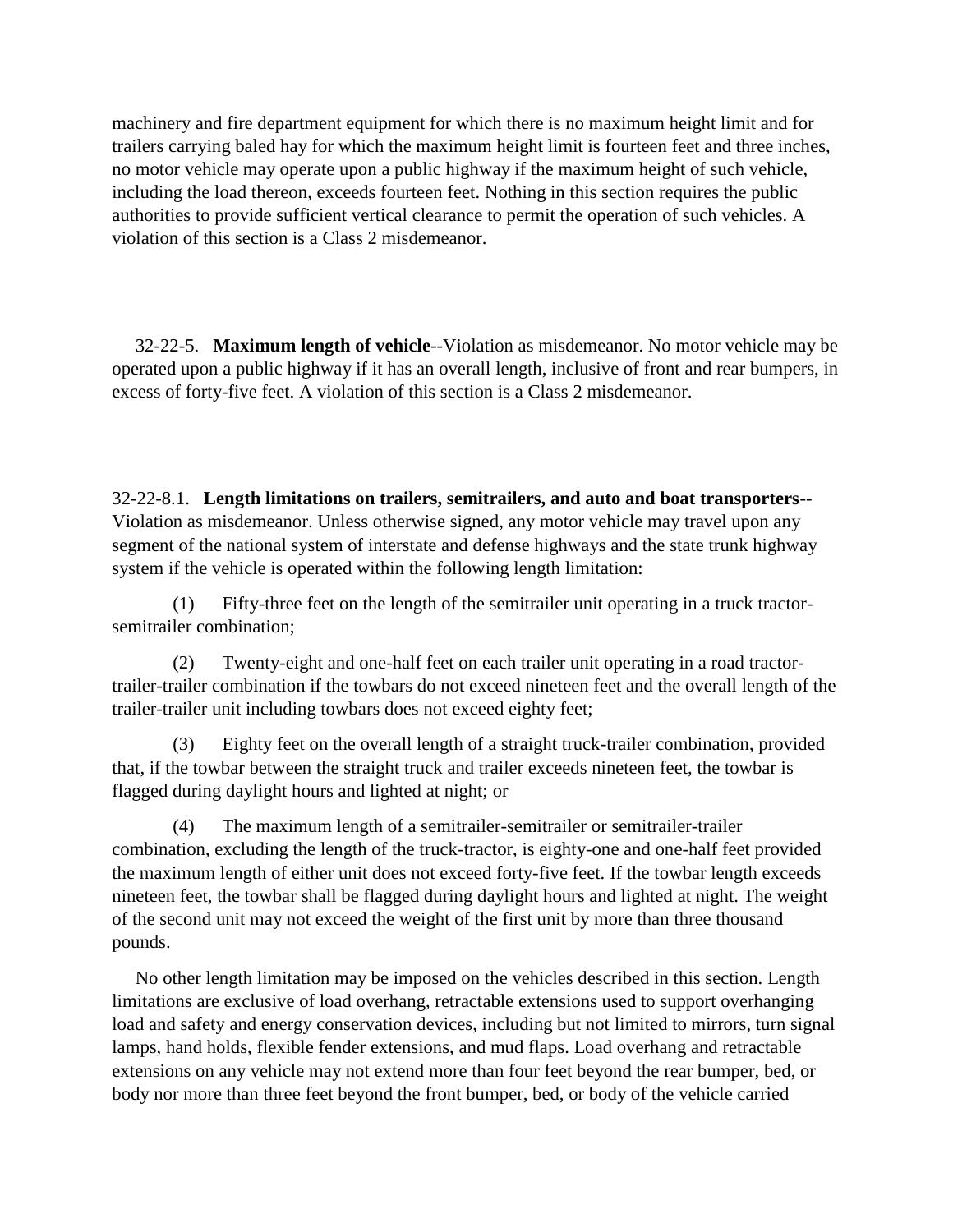thereon. Retractable extensions shall be retracted if not being used to support overhanging load. If a vehicle exceeds the length limitations of this section, the driver of the vehicle is guilty of a Class 2 misdemeanor.

 32-22-9. **Combination of vehicles of more than two units**--Violation as misdemeanor. Except as provided by §§ 32-19-8, 32-22-8.1, 32-22-10, 32-22-11, 32-22-12.1, and 32-22-12.2, any combination of vehicles consisting of more than two units, including a truck, tractor, or towing vehicle, may not operate on a public highway. A violation of this section is a Class 2 misdemeanor.

 32-22-10. **Requirements for combination vehicles**. Combinations of vehicles of not more than three units may be operated upon a public highway if the combinations consist of truck tractor--semitrailer--semitrailer converted to full trailer by use of a dolly equipped with fifth wheel which is considered a part of the trailer for all purposes and not as a separate unit; truck tractor--semitrailer--full trailer; or truck tractor--semitrailer--semitrailer. If a combination consists of more than two units, the rear unit of the combination shall have breakaway brakes.

 32-22-14. **Maximum height of vehicles**--Farm and fire vehicles excepted--Trailers carrying baled hay--Duty to provide vertical clearance--Violation as misdemeanor. Except for farm machinery and fire department equipment for which there is no maximum height limit and for trailers carrying baled hay for which the maximum height limit is fourteen feet and three inches, no motor vehicle may operate upon a public highway if the maximum height of such vehicle, including the load thereon, exceeds fourteen feet. Nothing in this section requires the public authorities to provide sufficient vertical clearance to permit the operation of such vehicles. A violation of this section is a Class 2 misdemeanor.

32-15-8. Rear view **mirror** — Minimum afforded view — Petty offense.

 Every motor **vehicle** entitled to be licensed in South Dakota shall be equipped with a **mirror** so located as to reflect to the driver a view of the highway for a distance of at least two hundred feet to the rear of such **vehicle**, whether operated singly or towing another **vehicle**. A violation of this section is a petty offense.

## **32-19-9. Towed trailer — Coupling requirement — Class 2 misdemeanor.**